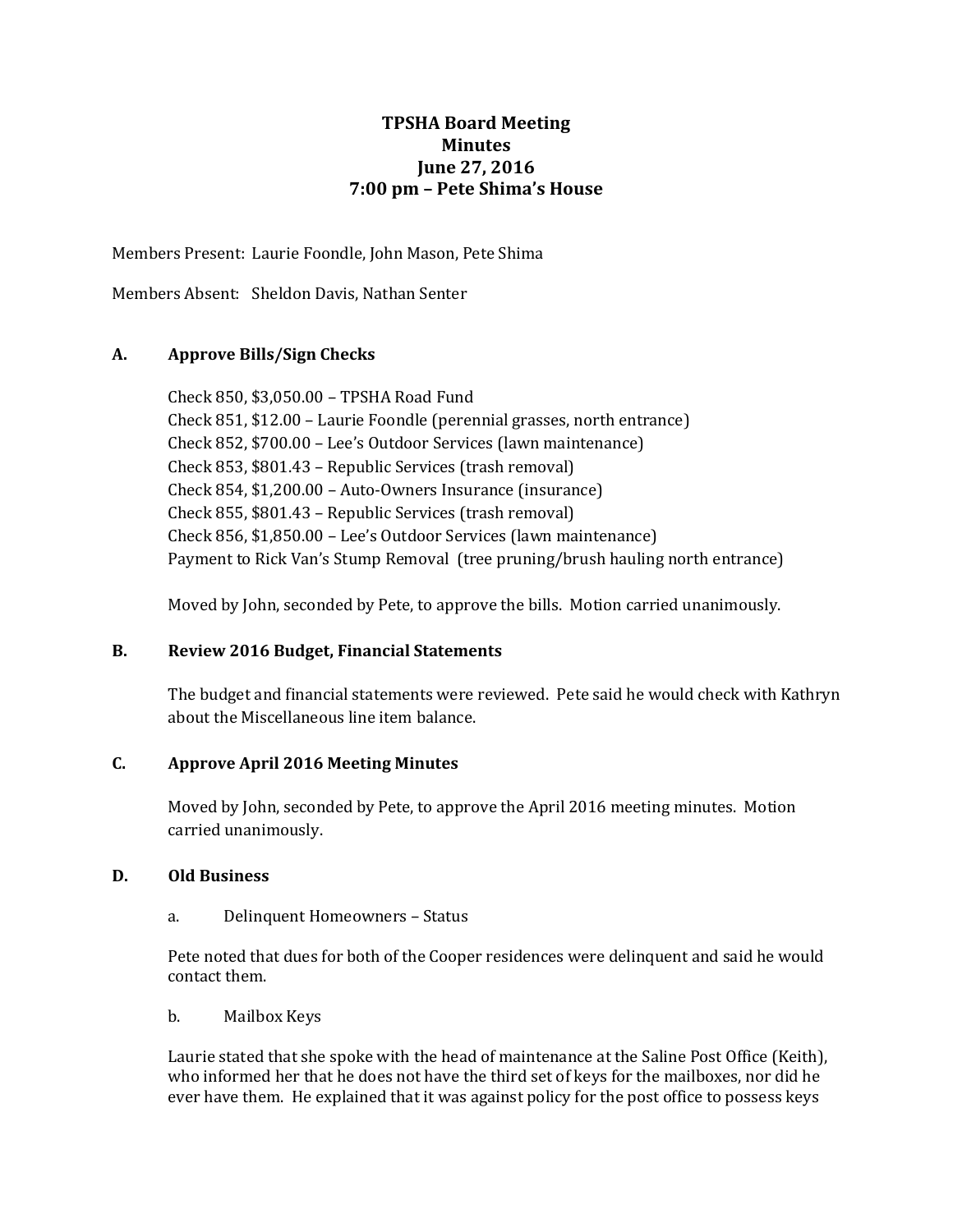for mailboxes on private property. If a homeowner needed access to their mailbox and/or a new key, they could contact Pop-A-Lock, a locksmith company that would be able to install a new lock and provide new keys (www.popalock.com).

c. Facebook/Nextdoor Tools for Improved Communication

Nothing new to report.

#### **E. New Business**

a. TPSHA Correspondence – Homeowner-related Issues

None.

#### **F. Grounds Maintenance**

a. Spring Clean-up Planning

It was agreed that the spring clean-up went well. Pete noted that the Association received over \$700.00 in donations from residents. John stated that Rick Van's Stump Removal removed the brush from the north entrance clearing work that was done during the cleanup, as well as prune the apple and crabapple trees on the east side of the north entrance.

b. Invasive Grass Around Ponds

John reported that he was waiting for a bid from Blue Water Aquatics for treatment of the fragmites.

- c. 2016 Issues for Consideration
	- i. North Entrance Clearing. John reported that he received a bid from Lodi Farms for plantings at the recently cleared west side of the north entrance. The bid included planting 15 Arborvitae trees and 10 dwarf lilac bushes, as well as four yards of mulch. It was noted that the clearing has improved visibility and the appearance of the neighborhood entrance, but that some type of landscaping more on the southern part of the clearing might be appropriate.

John said he would contact Lodi Farms to inquire about methods to permanently remove the weeds/vegetation in that area, in conjunction with Pete's applications of weed killer. Laurie stated that she would contact neighbor Mike Rein, a landscape architect, to see if he had any suggestions for plantings in this location.

- ii. South Entrance Planter Box Replacement. The box has been replaced and Ed Grant has planted flowers.
- iii. Road Sealing in 2016. John stated that he signed a contract with Wenn Sealcoating and that he was waiting to hear from them. He would continue attempts to make contact with them.